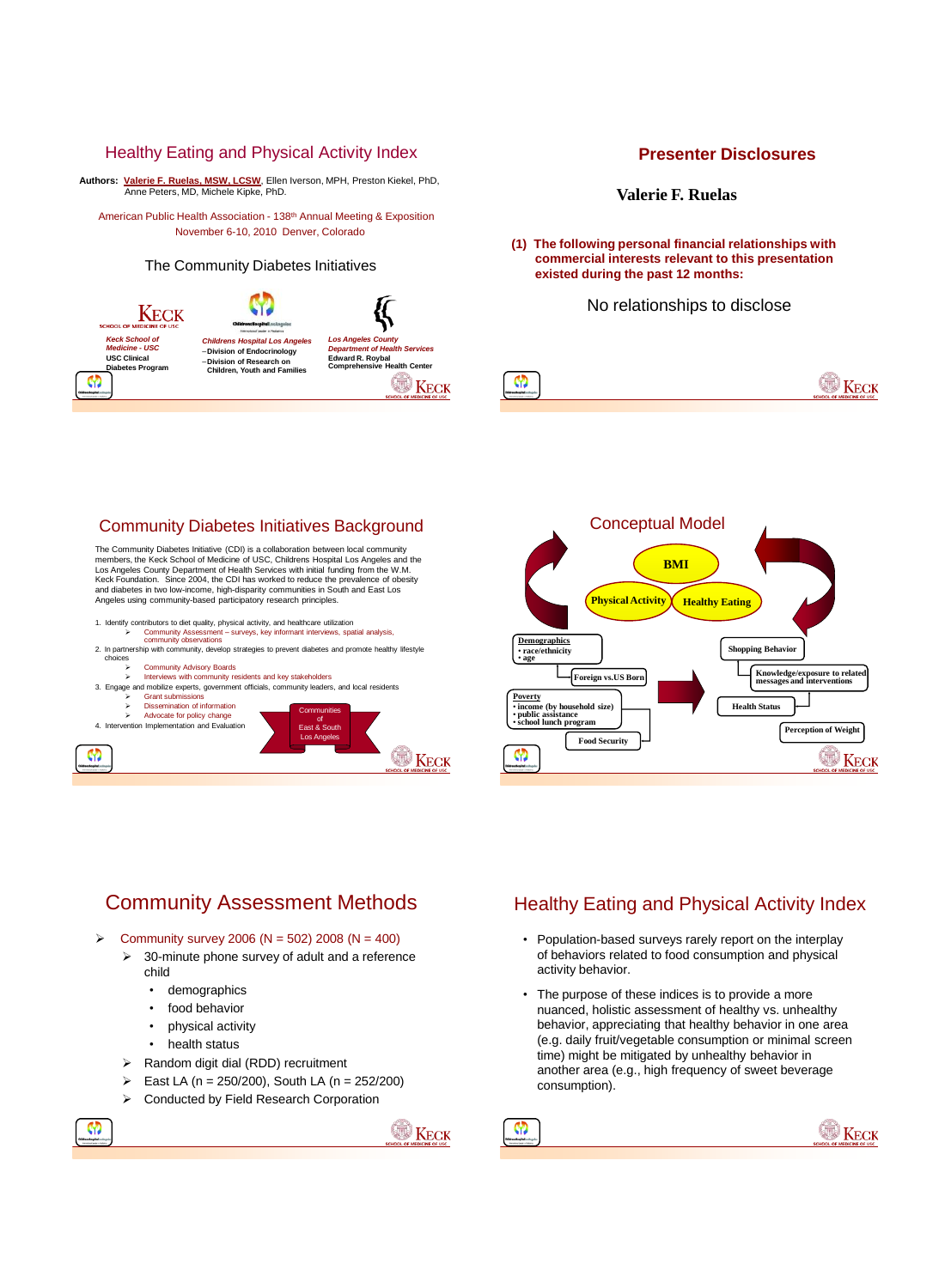

## Healthy Eating Index Components

- Index created from 9 survey items (from CDC's Behavioral Risk Factor Surveillance System - BRFSS California Health Interview Survey - CHIS, and the Los Angeles County Health Survey)
- Survey respondents were asked how often they consume specific food items or engage in a particular behavior, e.g. Never, 1x per week, Daily, etc...
- Each response is scored, ascribing a score of 1 to the most healthy response and 6 to the least healthy.
- A total score of 9 represents the most healthy eating behavior pattern and a total score of 54 represents the most unhealthy pattern.



# Scoring Consensus

- Online questionnaire to 4 list serves approx 800 people
	- Los Angeles Collaborative for Health Active Children
	- Health Education Stakeholders Group of LA
	- California Dietetics Association Los Angeles
	- California State Physical Activity Specialists
- 80 respondents
	- 86% female
	- 44% White, 11% Latino, 3% African American, 8% API, 5% other
	- Expertise: Nutrition 68%, Physical Activity 18%, other 14%
	- Education: BA 30%, Masters 56%, MD/PhD 8%, other 7%
- Respondents were asked if they agreed or disagreed with how each question was scored. Goal: 80% consensus









## Physical Activity Index Components

- Physical Activity Index created from 4 survey items
- Physical Activity (BRFSS) – Vigorous physical activity for at least 20 minutes
- Screen time (National Health and Nutrition Examination Survey NHANES) – Total screen time – computer (non-work/school related) and TV
- Scored using algorithm

M

• Scores totaled (most healthy = 1, least healthy =  $6$ )